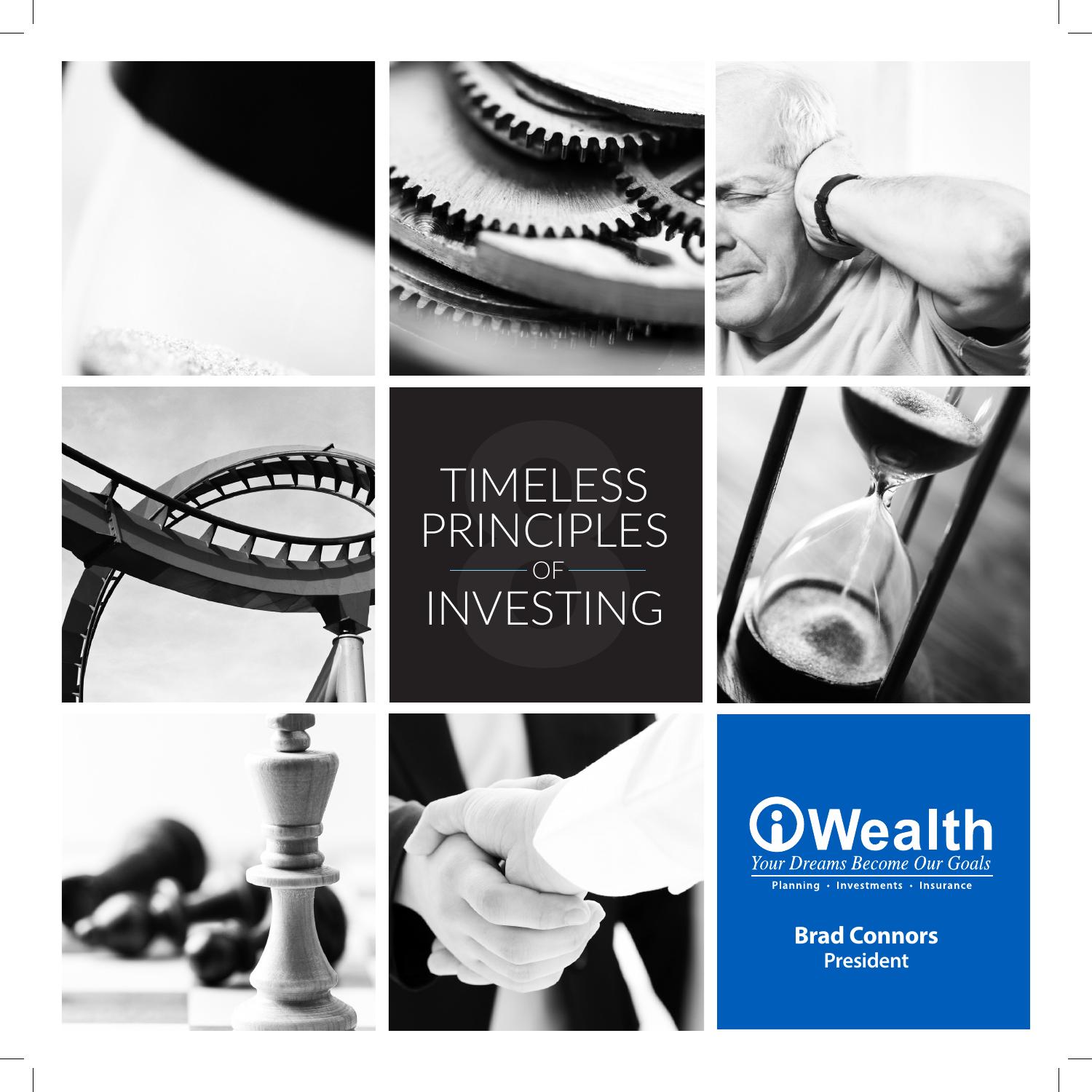#### **FOCUS ON WHAT YOU CAN CONTROL**

**CONTROL**<br>ions, economic<br>s can influence<br>nstead of worr<br>ands, focus on Market movements, business decisions, economic events, politics, interest rates—many factors can influence the performance of your investments. Instead of worrying about events that are out of your hands, focus on optimizing what's in your control.



#### **PUT TIME ON YOUR SIDE**

ed long-term in<br>urn on the capit<br>the equity and<br>vealth that has The financial markets have rewarded long-term investors. Some people expect a positive return on the capital they supply, and, historically over time, the equity and bond markets have provided growth of wealth that has more than offset inflation. <sup>1</sup>



#### **TUNE OUT THE NOISE**

tainty, and dou<br>ed investor. So<br>goad you into<br>ough we live in<br>on overload ca<br>ons. When in do<br>m perspective. News cycles driven by fear, uncertainty, and doubt can challenge even the most disciplined investor. Some headlines spark anxiety, while others try to goad you into chasing the hottest fads and trends. Although we live in an era of seemingly infinite data, information overload can cause you to make faulty investment decisions. When in doubt, tune out the noise and focus on a long-term perspective.

# **China Oil Headed Prices for Hard Plummet Landing**  $\bigcirc$  www. **Is the Bull Market Over?**

#### **DON'T TRY TO TIME MARKETS**

TS<br>II you that "buy<br>ent success. The<br>terform. Yesterding performance<br>ing to time mark<br>seeks to prote You've probably heard someone tell you that "buying low and selling high" is the road to investment success. The problem is that you never know how the market will perform from year to year or which segment will outperform. Yesterday's winner may be tomorrow's loser, and chasing performance is rarely a successful strategy. Instead of trying to time markets, develop a prudent investment strategy that seeks to protect and grow your investments in all market environments.<sup>3</sup>

#### **3 WAYS TO LOSE MONEY4**

**Frequent trading** No one can predict the direction of stocks.

### **Playing with your pennies**

Prudent investors don't do it and penny stocks are thinly traded

#### **Setting margins**

While setting margins is easy to do, it can be bad news. Taking a "loan" against your portfolio is risky.

All exhibits are for illustrative purposes only. Past performance is no guarantee of future results. Indices are not available for direct investment, and their performance does not reflect the expenses associated with the management of an actual portfolio.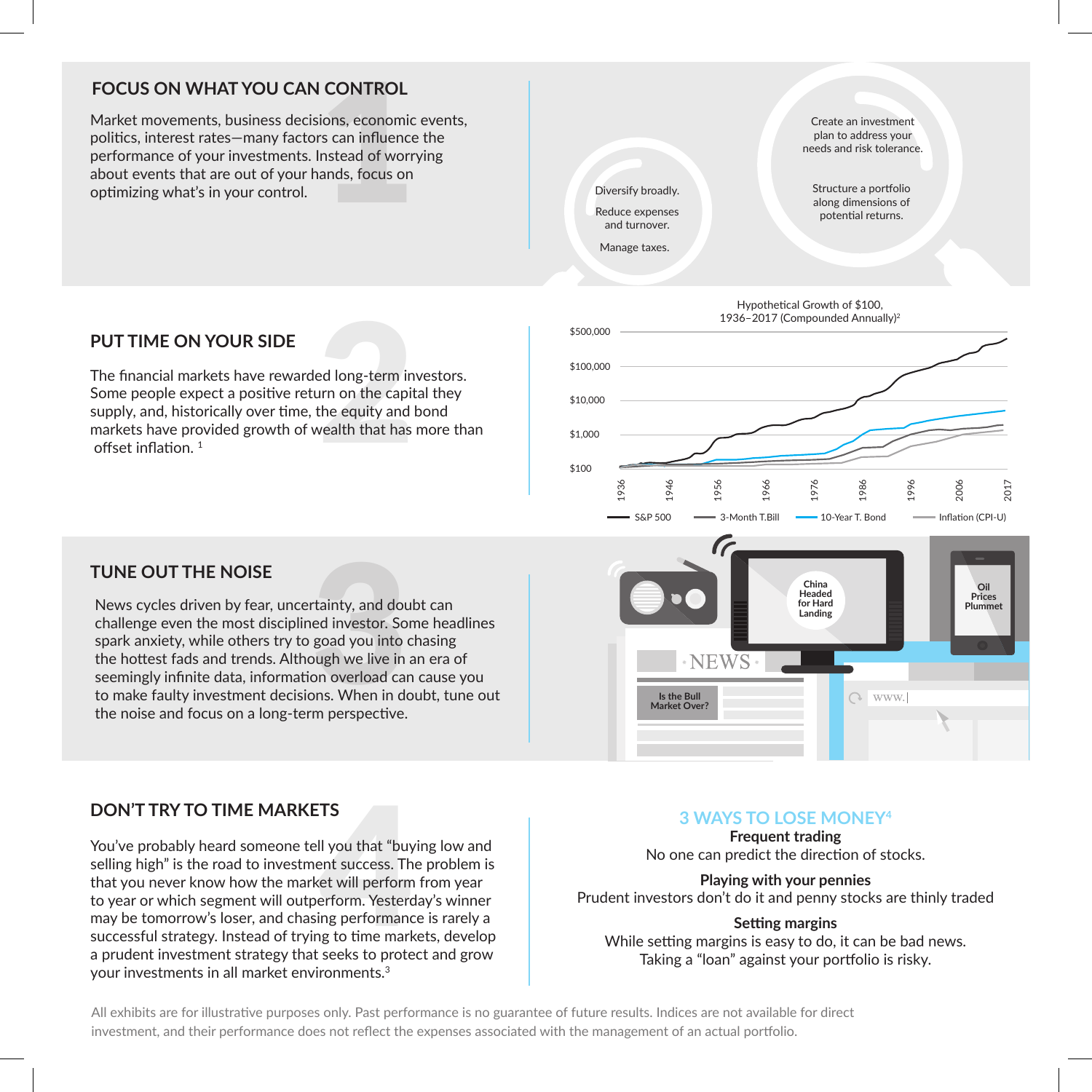#### **UNDERSTAND ALL FORMS OF RISK**

**:ISK**<br>b losing value—<br>Long lifespans,<br>any Americans<br>ey during retire<br>isk, you want t<br>ving you open Market risk—or the risk of your portfolio losing value—isn't the only one you should be thinking about. Long lifespans, inflation, and rising healthcare costs mean that many Americans face the very real danger of running out of money during retirement. While you shouldn't be reckless about risk, you want to consider that the fear of investment loss isn't leaving you open to other forms of risk.



#### **AVOID THE EMOTIONAL ROLLER COASTER**

**ER COASTER**<br>ally wreak have<br>albar study fou<br>995 and 2014,<br>a 2.5% return<br>that investors r<br>selling, freque Emotional decision-making can potentially wreak havoc on your long-term portfolio returns. A recent Dalbar study found that while the S&P 500 returned 9.9% between 1995 and 2014, the average investor fared much worse, seeing only a 2.5% return during the same period.Why? Research suggests that investors make poor investment decisions about buying and selling, frequently driven by the opposing psychological forces of fear and greed.<sup>5</sup>

#### **KICK UP THE SAVINGS**

f the options you<br>I picture. Cons<br>\$250,000 in s<br>And invested 10<br>nnual return (w<br>312,750 in 20 y<br>rate by just 1% Spending less and saving more is one of the options you can do to boost your long-term financial picture. Consider a simple hypothetical example: if you had \$250,000 in savings, earned an annual salary of \$100,000, and invested 10% of your salary each year at a 6% nominal annual return (with 3% annual inflation), you would have \$812,750 in 20 years. However, if you increased your savings rate by just 1% each year to a maximum of 15%, you'd end up with \$966,269.<sup>6</sup>

## **DELEGATE THE DETAILS**

eate a customi<br>ur unique goal<br>vou use them to Financial professionals may help you create a customized portfolio strategy that's built around your unique goals. Though we can't control markets, we can help you use them to pursue your long-term financial goals.



Desperate





Diversification does not eliminate the risk of market loss. There is no guarantee investment strategies will be successful. See back page for additional exhibit information and important disclosures.